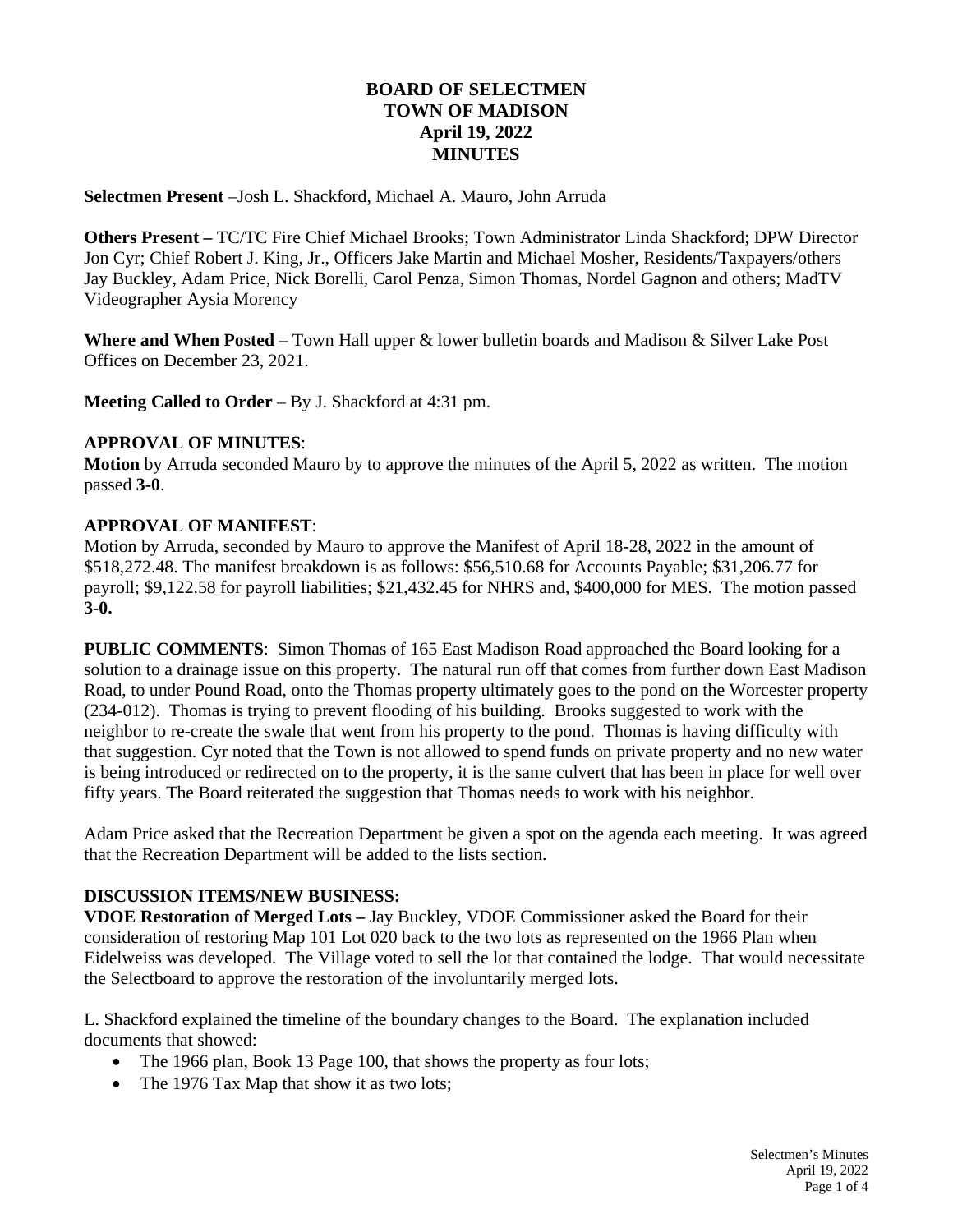- The 1980 deed, Book 783 Page 352, with a written description that could be left to interpretation. Which it is surmised that the interpretation of the assessor/mapper back in 1980 brought the lots to the current three lot configuration as it presently is shown;
- The present tax maps that depict the property as three lots; and
- A plan from Ron Briggs Surveyors that depicts the property back as the four lots as shown on the original 1966 plan.

The Board reviewed and discussed the documents. There is no record of there ever being a formal merger of these lots. The Board was in agreement that these lots should be restored to the 1966 configuration. L. Shackford will complete the paperwork to have this be formally executed and re-presented it at the May 3, 2022 meeting.

**Sale of Police Old Cruisers –** Chief King is expecting to have the two newest cruisers upfitted and ready for service in the next 90 days. The two oldest cruisers will limp along in anticipation of their replacements. Once replaced, King has received two offers of \$3,000 each from two different people for the purchase of the old cruisers. The Effingham Fire Department would like to purchase the 2015 Explorer and King would like to purchase the 2017 Taurus. Arruda was in agreement with the sales as he knows that historically we would be fortunate to get even \$1,500 for an old cruiser. Mauro and J. Shackford were also in agreement with the sale once the new cruisers are in service.

**NHMA SB249 Amendment –** Correspondence was received from Margaret Burnes of NHMA about a request for the Town's support of the most recent actions regarding SB249. The Board agreed to send letters to Madison's representatives that ask them to support the Town of Madison and vote for the Interim Study regarding SB249 and should a motion of Inexpedient to Legislate be brought forward to the floor, we ask you to vote for that motion, too. J. Shackford will also call Mark McConkey regarding SB249.

**Boat Ramp Completion Materials Quote –** Cyr was able to get the boat ramp work done with the help of his crew and wanted to thank them for going above and beyond by entering into that cold water. The new section in the water looks great and Cyr asked the Board to consider the purchase of more slabs to be able to also replace the portion outside of the water. The monolithic slabs will work well as they will move with any frost. This part of the project is not subject to the lake level. Cyr obtained a quote of \$6,250 from Gilbert Block to purchase the remaining material to complete the installation. J. Shackford noted that the funds for the first round of improvements came from conservation monies and suggested these materials come from the same.

**Motion** by J. Shackford, seconded by Mauro to purchase the remaining slabs for completion of the boat ramp from the same conservation account as the first purchase. The motion passed **3-0.**

**Current Use Approval Reconsideration 109-100 –** Back in February the Board approved an application for Current Use for the Smith property at 109-100 for his bee farm as recommended by the assessor. Since that approval the assessor has found that as per the Current Use Booklet Rules, bee farms are not considered an agricultural use that is allowed to be in current use. The assessor recommended that the Board reconsider their position and deny the application. The property owner will have the opportunity to appeal the decision within 60 days. The Board agreed to sign the denial of the application based upon this new information.

# **OLD BUSINESS:** There was none.

**Selectman Mauro's List –** Mauro stated that the DPW has done a great job with the beach cleanup, they look great. Mauro asked if there is an update on the school path. Cyr is still working with the person to do the DES permit.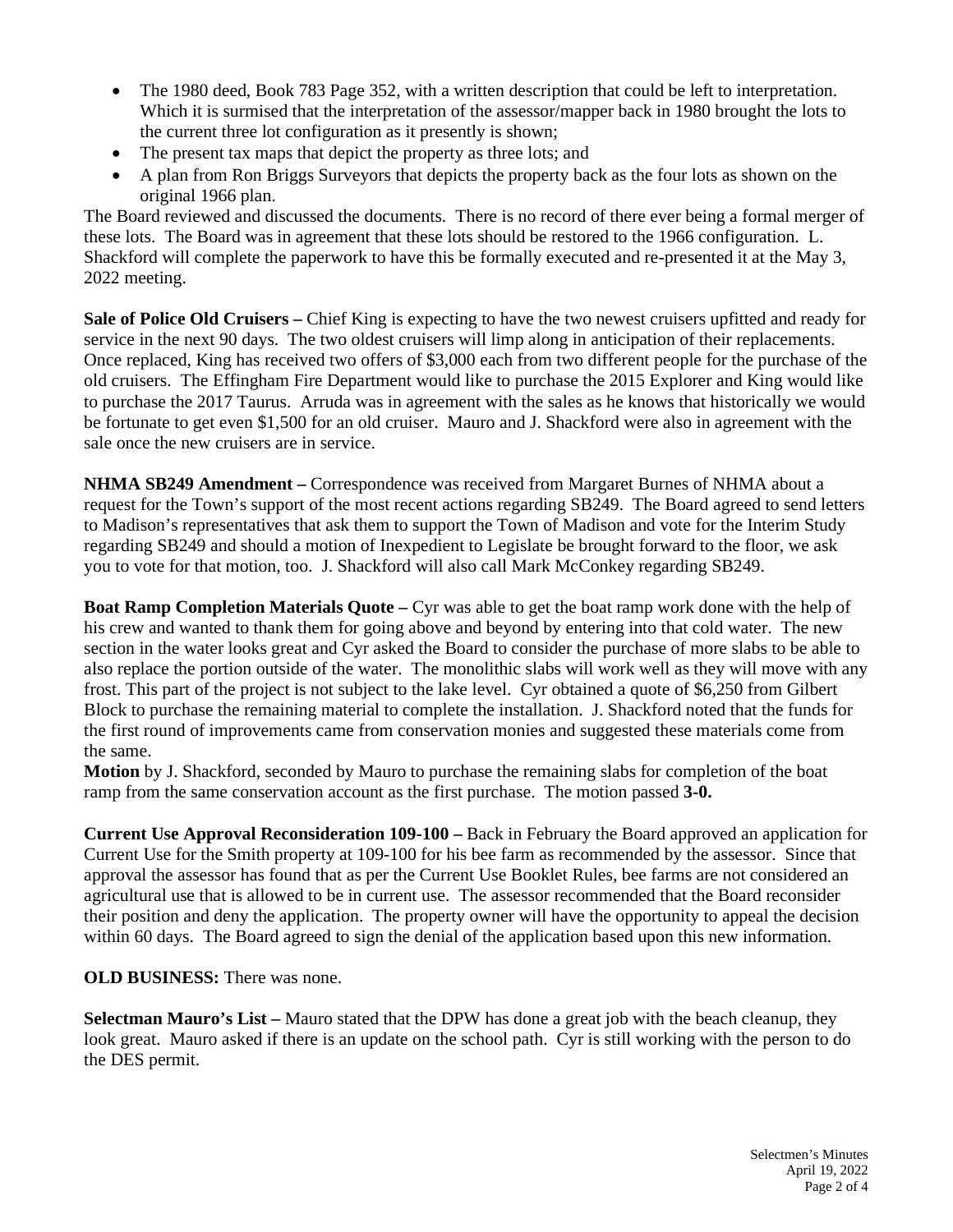**Selectman Arruda's List –** An email was received from a resident hoping that the big raft at the Foot of the Lake beach could be fixed and installed this year. The resident cited reasons that the small replacement raft is not a great fit for the beach. Cyr stated that he had heard similar comments, with King offering a good natured "I told you so", and has plans to get it repaired and back in the water this year.

The Planning Board attorney's office sent correspondence asking the Town to consider contacting their representatives regarding HB1073 that would take away the Town's attorney-client privilege with a change to RSA 91. The Board asked L. Shackford to send a letter to Madison's state representatives asking them to vote against that amendment.

Arruda asked Cyr if street signs are in the works for White Tail, Doe and Fawn. Cyr stated he is gathering a list and will be ordering soon.

**Selectman Shackford's List -** J. Shackford hoped to all get on the same page as to the improvement to the upper field at Burke field. King offered to get a soil sample out to UNH this weekend for testing adding that an irrigation plan will be a good idea at some point. Brooks reminded all that the new well could be used for irrigation but we would need a cost to see if it makes sense. Brooks added that he has received the dates from the little league and men's league for ballgames.

### **Administrator's List –** No items

## **Department Heads' List:**

*Tax Collector Brooks –* The tax bills for 2022 P01 will be going out in the mail on Friday. L. Shackford and Brooks have worked together on ordering a new flag pole to replace the damaged one at the ball field; a purchase requisition is in the signature items.

*Fire Chief Brooks –* Smokey the Bear signs are in the works to be installed at the Fire Station and the entrance to Eidelweiss to make all aware of the daily fire danger.

The rescue truck is still on track to be finished sometime next month.

*Director Cyr –* Cyr will be coordinating with Bernie Edwards regarding the irrigation for the Garden Club, after overcoming some miscommunications.

The blocks for the lower parking lot retaining wall have been delivered and that project is scheduled to start soon.

The old box culvert at the Route 113 end of East Madison Road needs to be replaced which necessitates the purchase of a 36" plastic culvert with an estimated cost of \$20,000. Cyr feels it may be worth considering redoing that whole section of E Madison Road before the bridge and put off some chip sealing and instead using those funds for the culvert project. Brooks reminded all that the Town did not do that section of E Madison Road when the other improvements were made hoping it would be done when that Forrest Brook Bridge was eventually replaced. J. Shackford would like to see the paving/chip sealing schedule keep moving along and not use the funds for the culvert. J. Shackford noted that it is a storm water issue that could be covered with ARPA funds.

The liquid brine seminar was hosted today here at the DPW garage and was well attended. Our system is being used as a roll model for other Towns with UNH being very interested.

Cyr will put together a price for the repair/replacement of the guard rails at the boat launch. Mauro asked if he is considering wood or metal. Cyr has no preference but may reach out to SLAM for their thoughts. Along with the guard rails, the railing on the bridge also needs work and Cyr will get a price for that too.